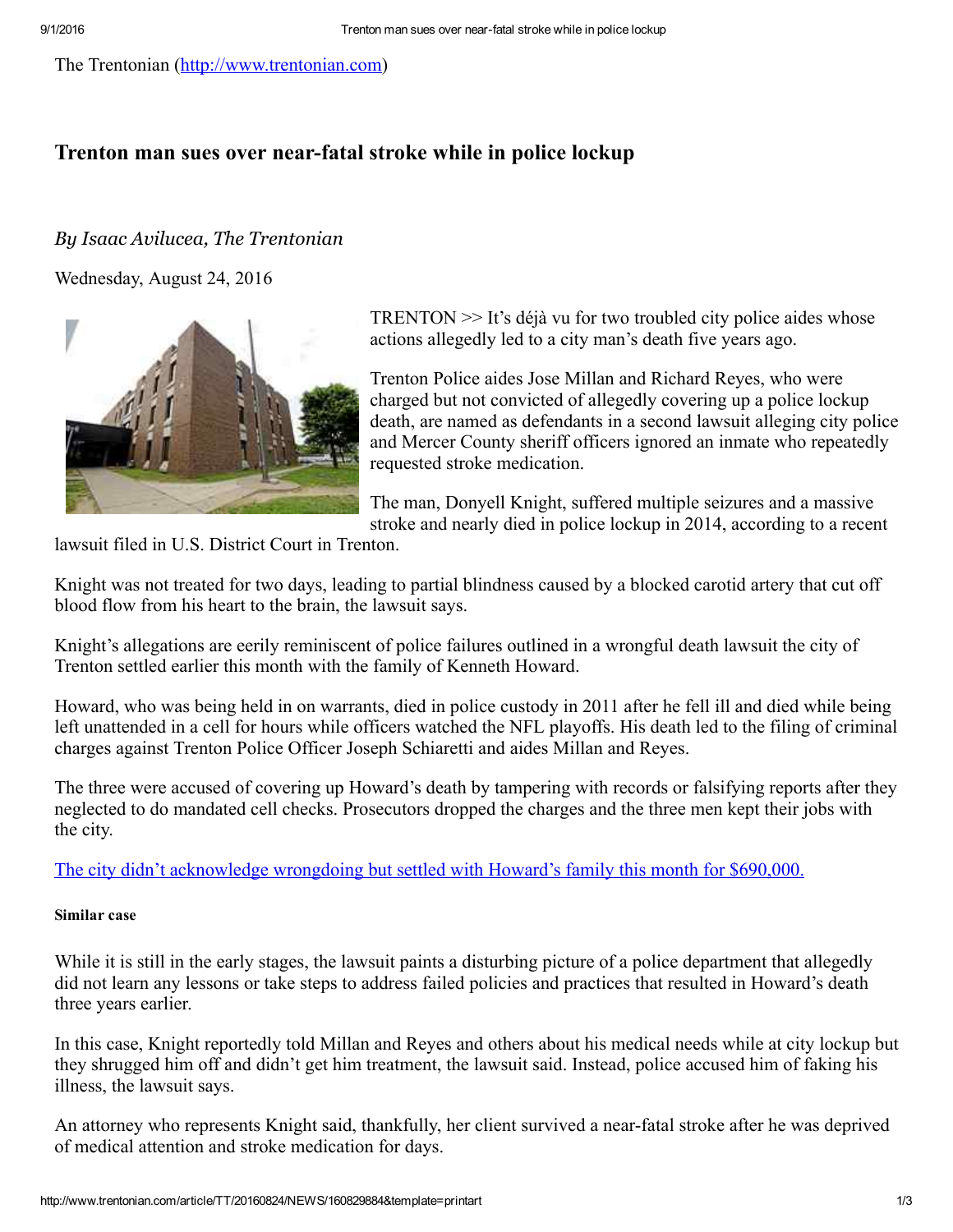Roseland attorney Beth Baldinger told The Trentonian in a phone interview Wednesday she was aware of the settlement and would research parallels between her client's case and Howard's to determine whether city police have adopted a culture of indifference toward inmates.

After litigating police misconduct cases for more than 30 years, she said she has found these cases are not necessarily more common than they were decades ago. But people are more aware of police abuses because of social media, cell phone cameras and the influence of civil rights groups like Black Lives Matter, which have highlighted a string of police shootings across the nation.

"We're living in culture where police come under scrutiny in ways they haven't before," Baldinger said. "People are now seeing what is happening. This didn't just start. Only now it is coming under the microscope and we are seeing vocal outcry."

Knight's lawsuit also names city police director Ernest Parrey Jr., Mercer County Sheriff Jack Kemler and several police and sheriff officers.

The city does not comment on pending litigation.

## Medical episode

Knight claims that on June 9, 2014, around 2:30 p.m., he and his wife, Zelina, were arrested by Trenton Police despite being victims of a savage attack in which they were beaten by neighbors with a nail-lined wooden board.

Police responded to the 200 block of Hillcrest Avenue for a report of four black men allegedly armed with handguns. Police found the Knights' next-door neighbors setting off fireworks, according to the lawsuit. The neighbors quarreled with the Knights on their front porch and attacked the couple.

The Knights were also arrested after police determined all were responsible for the fight.

As they handcuffed and prepared to haul him off to police headquarters, Knight told officers he had a serious condition that required him to take medication on a "regimented" schedule to avoid having a stroke.

He asked police to let him to go inside to get his meds but police refused. Other family members told cops about Knight's medical condition but they didn't listen, the lawsuit says.

While in lockup, Knight told several police officers – including aides Millan and Reyes – he had been stabbed by the nail board. He asked for treatment and for his stroke medications, complaining of head pain and numbness.

The officers and aides "responded with gross and callous indifference," the lawsuit says.

From her nearby cell, Zelina Howard heard her husband's "cries and screams for help, panic and suffering," the lawsuit said. She heard police officers taunt and curse at her husband.

Two days later, while the couple was transported from city lockup to the county detention center in Hopewell, Zelina Howard noticed her husband couldn't walk or talk, was weak and had to be helped into the transport van, according to the lawsuit.

Zelina Knight told a nurse at the corrections center about her husband's condition. The nurse examined Donyell Knight and told authorities to take him to the hospital, the lawsuit says.

The police officers told the nurse Donyell Knight was "faking and playing games," the lawsuit says. One officer reportedly said, "If you can't do the time, don't do the crime."